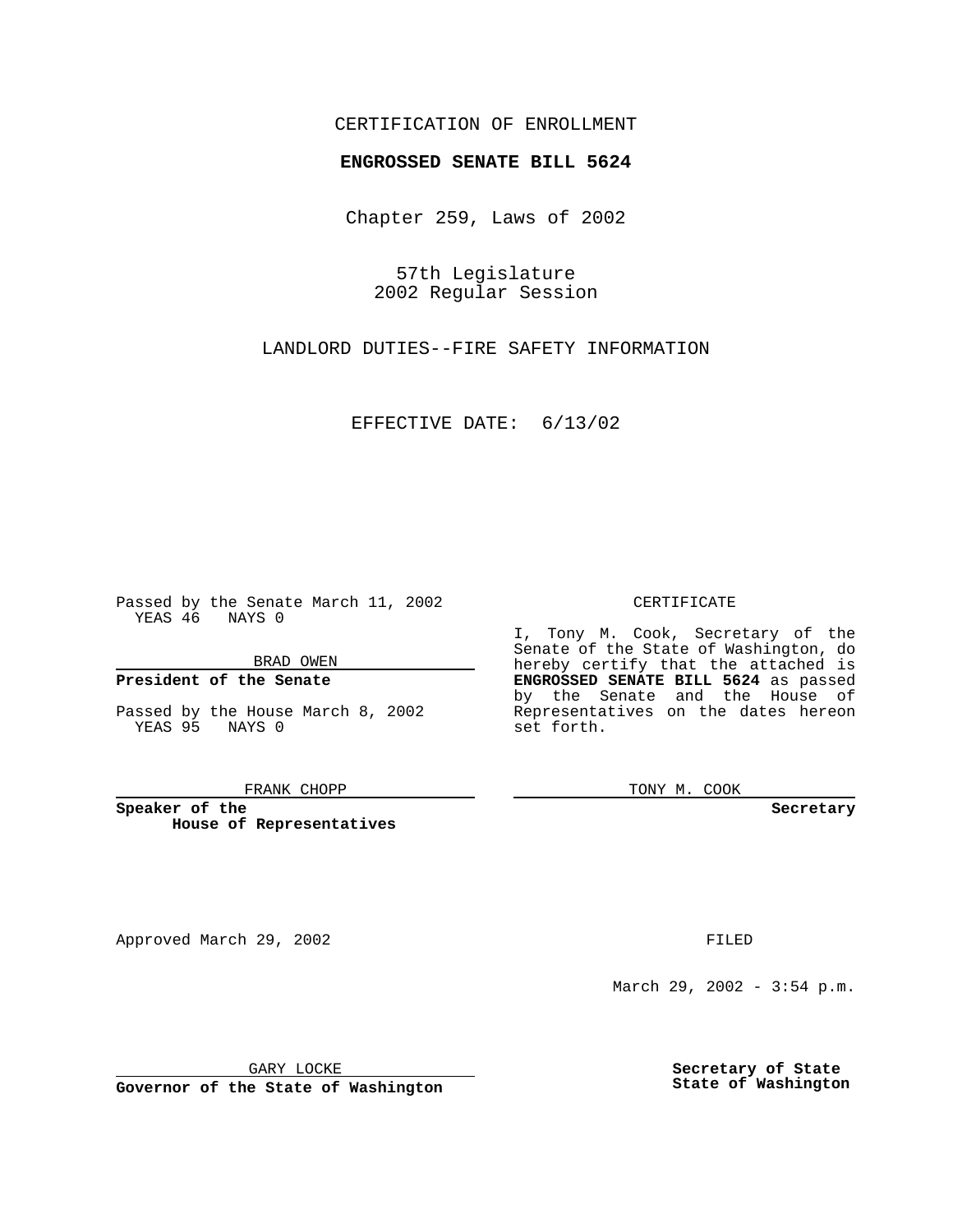# **ENGROSSED SENATE BILL 5624** \_\_\_\_\_\_\_\_\_\_\_\_\_\_\_\_\_\_\_\_\_\_\_\_\_\_\_\_\_\_\_\_\_\_\_\_\_\_\_\_\_\_\_\_\_\_\_

\_\_\_\_\_\_\_\_\_\_\_\_\_\_\_\_\_\_\_\_\_\_\_\_\_\_\_\_\_\_\_\_\_\_\_\_\_\_\_\_\_\_\_\_\_\_\_

AS AMENDED BY THE HOUSE

Passed Legislature - 2002 Regular Session

**State of Washington 57th Legislature 2001 Regular Session By** Senator Kohl-Welles

Read first time 01/29/2001. Referred to Committee on Judiciary.

1 AN ACT Relating to the disclosure of fire protection and building 2 safety information; and amending RCW 59.18.060.

3 BE IT ENACTED BY THE LEGISLATURE OF THE STATE OF WASHINGTON:

4 **Sec. 1.** RCW 59.18.060 and 1991 c 154 s 2 are each amended to read 5 as follows:

6 The landlord will at all times during the tenancy keep the premises 7 fit for human habitation, and shall in particular:

 (1) Maintain the premises to substantially comply with any applicable code, statute, ordinance, or regulation governing their maintenance or operation, which the legislative body enacting the applicable code, statute, ordinance or regulation could enforce as to the premises rented if such condition substantially endangers or 13 impairs the health or safety of the tenant;

 (2) Maintain the roofs, floors, walls, chimneys, fireplaces, foundations, and all other structural components in reasonably good repair so as to be usable and capable of resisting any and all normal 17 forces and loads to which they may be subjected;

18 (3) Keep any shared or common areas reasonably clean, sanitary, and 19 safe from defects increasing the hazards of fire or accident;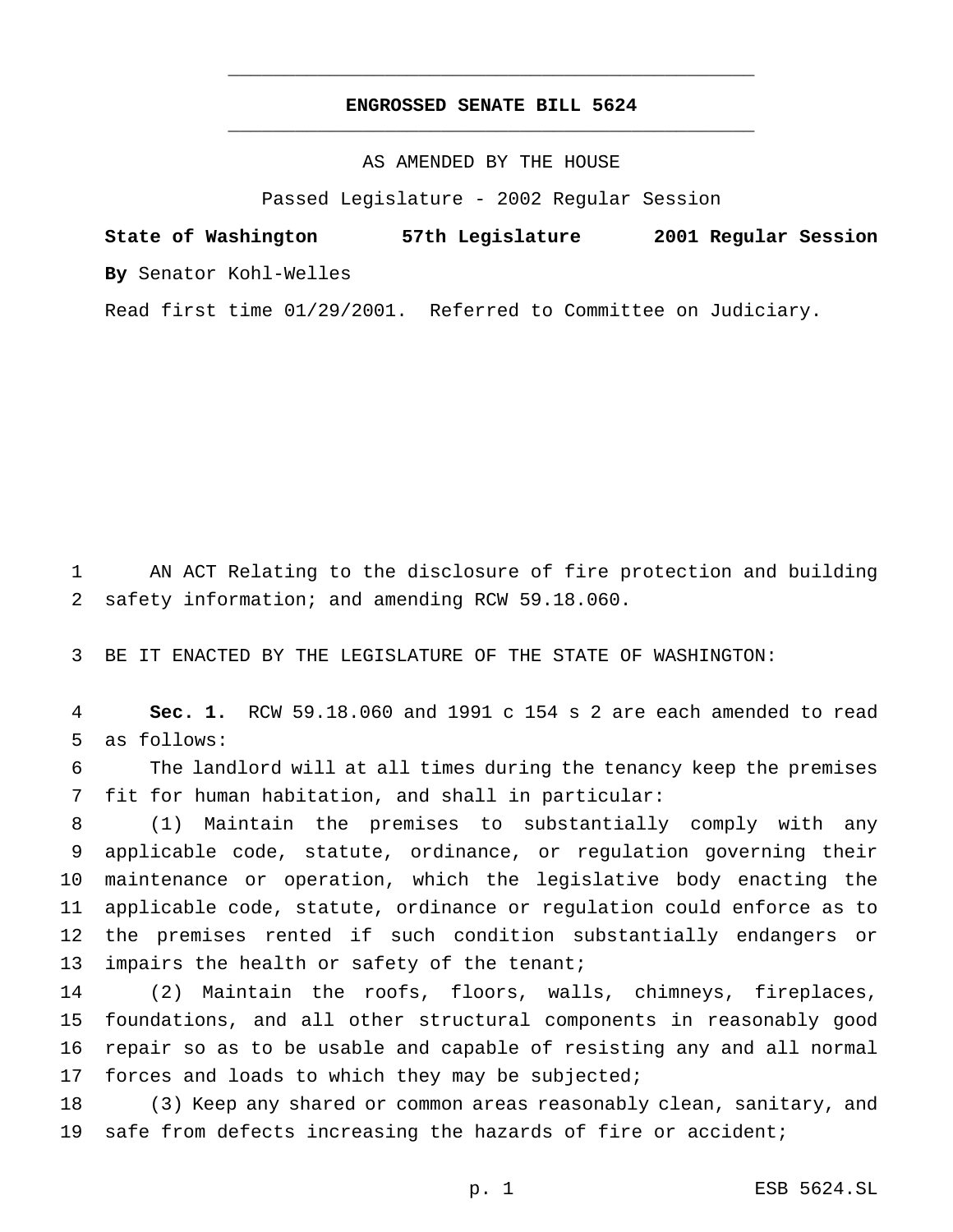(4) Provide a reasonable program for the control of infestation by insects, rodents, and other pests at the initiation of the tenancy and, except in the case of a single family residence, control infestation 4 during tenancy except where such infestation is caused by the tenant; (5) Except where the condition is attributable to normal wear and tear, make repairs and arrangements necessary to put and keep the premises in as good condition as it by law or rental agreement should 8 have been, at the commencement of the tenancy;

 (6) Provide reasonably adequate locks and furnish keys to the tenant;

 (7) Maintain all electrical, plumbing, heating, and other facilities and appliances supplied by him in reasonably good working order;

 (8) Maintain the dwelling unit in reasonably weathertight condition;

 (9) Except in the case of a single family residence, provide and maintain appropriate receptacles in common areas for the removal of ashes, rubbish, and garbage, incidental to the occupancy and arrange for the reasonable and regular removal of such waste;

 (10) Except where the building is not equipped for the purpose, provide facilities adequate to supply heat and water and hot water as 22 reasonably required by the tenant;

23 (11)(a) Provide a written notice to all tenants disclosing fire 24 safety and protection information. The landlord or his or her 25 authorized agent must provide a written notice to the tenant that the dwelling unit is equipped with a smoke detection device as required in RCW 48.48.140. The notice shall inform the tenant of the tenant's responsibility to maintain the smoke detection device in proper operating condition and of penalties for failure to comply with the provisions of RCW 48.48.140(3). The notice must be signed by the landlord or the landlord's authorized agent and tenant with copies 32 provided to both parties. Further, except with respect to a single-33 family residence, the written notice must also disclose the following: 34 (i) Whether the smoke detection device is hard-wired or battery operated;

36 (ii) Whether the building has a fire sprinkler system;

37 (iii) Whether the building has a fire alarm system;

 (iv) Whether the building has a smoking policy, and what that 39 policy is;